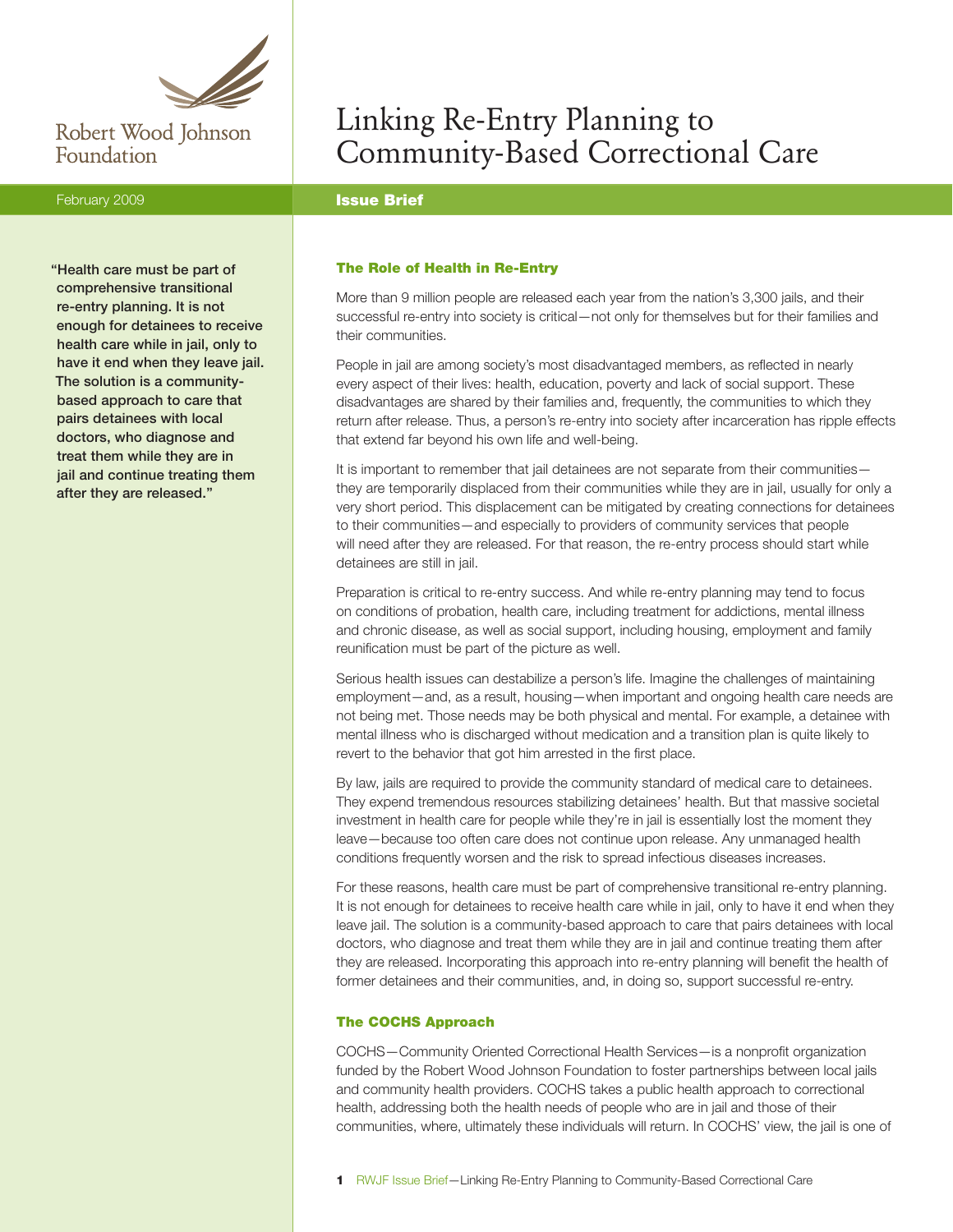"Connectivity is the key: building bridges between jails and community health care providers so that health care is dually based, both inside and outside the jail. Effective partnerships can stabilize former detainees' health, ensure that their ongoing health care needs are met, help improve the health of the community and improve the chances for successful re-entry."

many places in the community where people receive medical care. As part of the community, jails can improve public health while supporting detainees' re-entry into society and possibly reducing recidivism.

Connectivity is the key: building bridges between jails and community health care providers so that health care is dually based, both inside and outside the jail. Effective partnerships can stabilize former detainees' health, ensure that their ongoing health care needs are met, help improve the health of the community—and improve the chances for successful re-entry.

#### The More Comprehensive, the More Effective

In addition to their health care needs, people in jail have multiple other problems and needs, regardless of their offense. The criminal justice system is not the only government agency with which they may come into contact; others include the public health system, the mental health system, homeless shelters and agencies that provide substance abuse services, family counseling and public assistance. Partners and stakeholders in re-entry planning should be leaders from all of those organizations.

Laws not only govern the right to health care for people who are incarcerated, but also the guarantee of housing, food and sometimes substance abuse treatment if mandated by the courts. All of these "rights" are lost as soon as a person walks out of jail. Thus, comprehensive re-entry programs must include planning for and making linkages to many systems of care, including: community health centers, benefits counselors, substance treatment centers, job readiness programs, mental health providers, housing programs and family support services. By bringing it all together, re-entry planning provides a vital support system while minimizing the chaos that often occurs after release. The best re-entry programs include the following elements:

- Re-entry planning starts on the inside and continues upon release.
- The re-entry plan is comprehensive yet realistic and feasible.
- The same re-entry planner or case manager works with the detainee on the inside and on the outside and serves as an advocate for his successful re-entry.
- The program includes concrete linkages to community resources that are comprehensive and include health care, behavioral health and social services.
- The program includes connections to long-term health care and social support programs as needed.
- If a person is re-incarcerated, re-entry planning continues in an effort to better prepare the detainee for successful re-entry upon his next release.

#### Project START

There is evidence that comprehensive re-entry planning works. For example, a seven-year study of a model called Project START found that helping detainees prepare for re-entry by addressing issues such as health care, housing and employment reduced the likelihood that they would engage in unprotected sex after their release.1 The Project START program model involves six sessions with each individual and works with them one-on-one to form a bridge from incarceration to re-entry into the community. Core components of the model include:

- Work with individuals both before and after release.
- Use an individual-based harm reduction approach.
- Ensure that the same staff person works with the individual both on the inside and on the outside after release.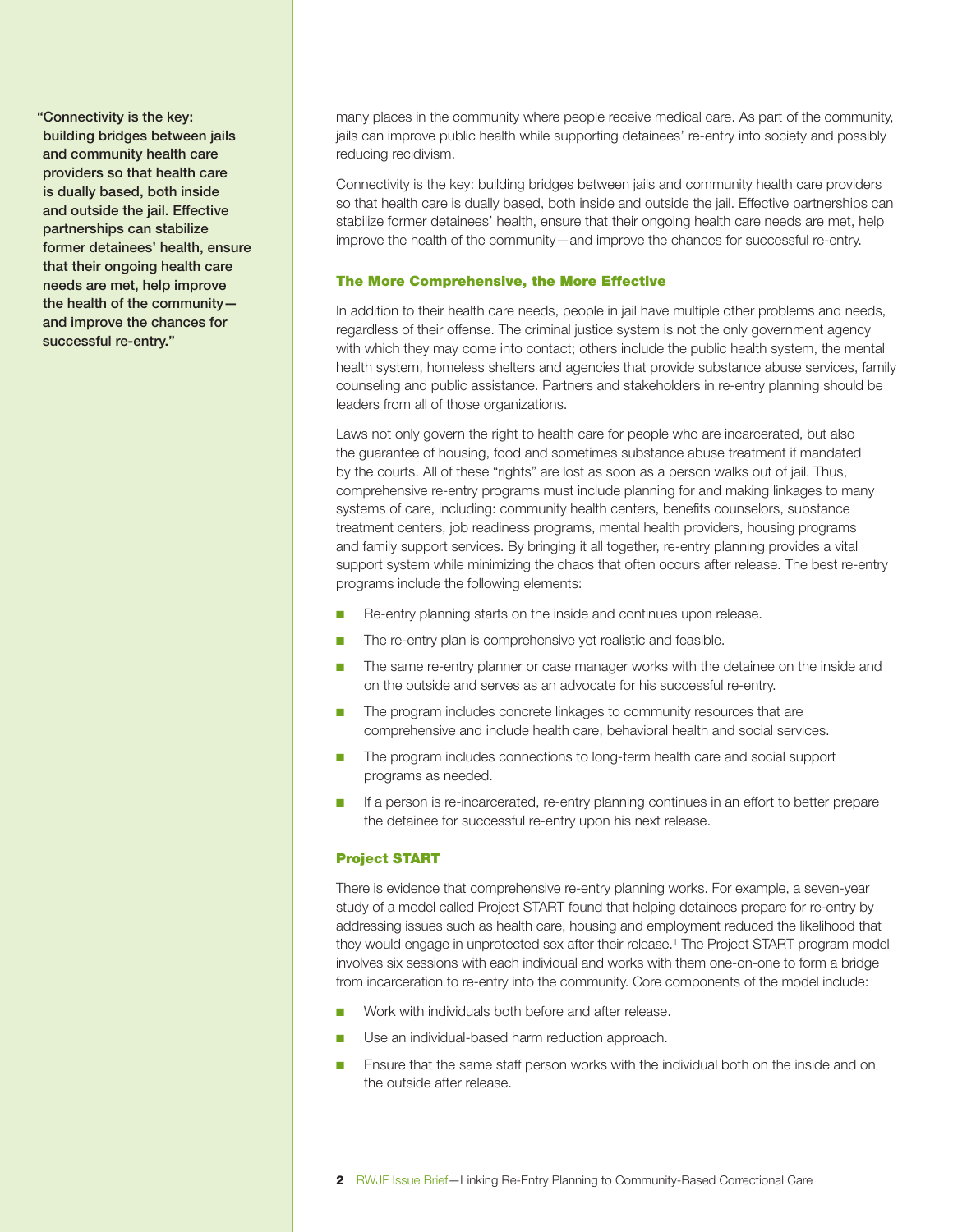- Provide concrete and facilitated linkages to community health care and other community-based service providers.
- Actively maintain contact with individuals after they are released.

By strengthening re-entry planning to address health care, housing and other needs, the Project START model helped to increase the likelihood of an individual's success after release from jail.

#### Begin Work Before Release

Newly released individuals may face many obstacles to obtaining health care and social services, including access to services, lapses in treatment and medication and delays in enrollment in benefits programs. But work can be done prior to release to help reduce these obstacles. Important steps include the following:

Identify and make contacts with all possible community resources.

- Begin the enrollment process and make appointments with community health and social service providers.
- Initiate or reinstate health care benefits programs.
- Request medical record transfers and/or copies from correctional health providers.
- Create lists of necessary documents such as Social Security card, driver's license, state identification, birth certificate and letter of diagnosis.
- Sign release of information forms to help with smooth and confidential information exchange.

#### Immediate Release Planning

The first 24 to 48 hours after release are critical to re-entry success, as this is when the detainee's environment changes most drastically. Changes include going from jail to freedom; from a structured environment to an unstructured environment; from pill lines to a pharmacy; from no or limited access to risk such as sex and drugs to potentially unlimited access. If people have a history of injection drug use, there is also an increased risk of overdose after abstinence during incarceration.

Because of these immediate risks, an effective re-entry planning program must target those first 48 hours after release. There should be a "Plan A" *and* a "Plan B" in the event that problems arise. An effective immediate release plan addresses issues ranging from transportation upon leaving jail to housing for the first few nights out to covering basic needs to confirming required appointments to providing prevention materials, such as condoms, medications and smoking cessation patches.

#### Building a Network of Community Service Providers

Re-entry programs must create a network of connections to service providers that meet the needs of former detainees and are located in the communities where they will live after their release from jail. Sometimes finding a shelter bed or getting an earlier appointment at the clinic comes down to a staff member's relationship with the program manager or the clinic nurse.

Given the wide-ranging needs of people leaving jail, it is important to build relationships with community health care providers, as well as with a variety of community service providers. At minimum, these should include emergency housing and shelters, community health clinics, social service agencies, mental health centers, substance abuse treatment providers, government benefit offices, departments of motor vehicles to obtain government-issued photo identification, veterans groups, domestic violence shelters, and finally, a strong link to long-term case management or support.

"Re-entry programs must create a network of connections to service providers that meet the needs of former detainees and are located in the communities where they will live after their release from jail. Sometimes finding a shelter bed or getting an earlier appointment at the clinic comes down to a staff member's relationship with the program manager or the clinic nurse."